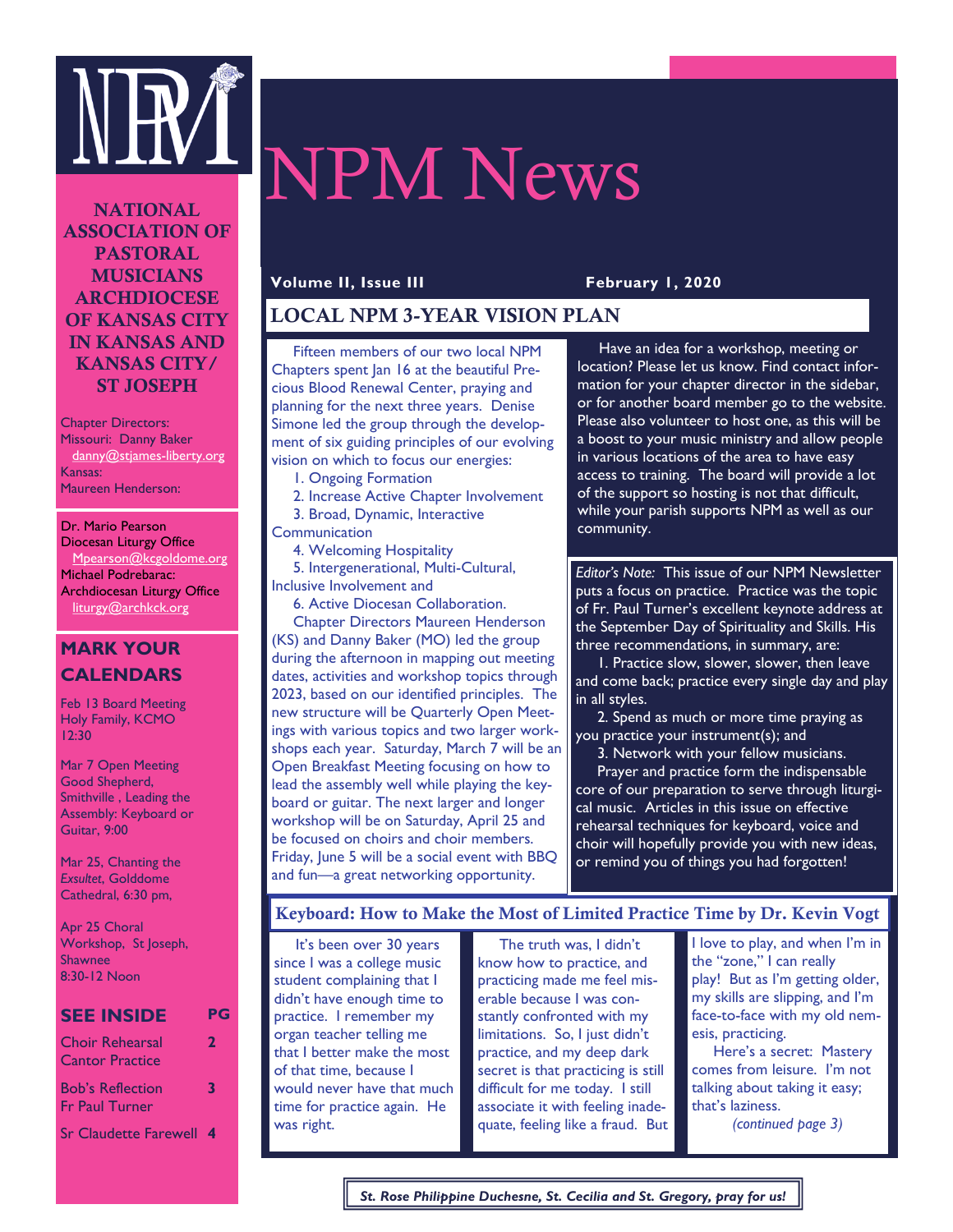# THE VALUABLE CHOIR REHEARSAL—John Rudzinski

*Ed Note: John Rudzinski spent years conducting, teaching and singing under some of the finest conductors. He has summarized some of the techniques that he has learned over the years leading volunteer choral ensembles.* 

 and time to adjust your plan or your rehearsal schedule to meet the needs of your choir members and musicians. 1. Plan Music Well in Advance. Music should be planned far enough in advance to allow sufficient time to prepare— 2. Draw up a Rehearsal Plan. Have a list of the names of the music you plan to rehearse. A copy goes to the choir librarian if it is not yourself, and another copy goes to the accompanist. Also, be aware of approximately how much time you'll need to give to each selection of music.

3. Warm-Ups. VOWEL unity is very important in developing the blend and warmth of sound in a choir. Take the time to define the sound differences between long and short vowels with vocalises. Then, go to a difficult spot in a new piece. Here you will find a key change, a new theme, or a challenging transition passage. Invite ALL members to sing each others' voice part. When executing this exercise use a plosive consonant with the easiest of vowel sounds, "O"(ohhh) or "U"(ooo), rather than text! This exercise is a bit more challenging, but very effective.

4. Practice the Weekend's Anthem. The choir, having previously practiced this anthem for several weeks, will feel at ease in singing it and you will be able to work on diction, dynamics, rhythmic clarity, and phrasing to perfect it, rather than just trying to learn pitches.

5. Evaluate Your Choir. Decide when to relax the atmosphere with a bit of humor or a personal story. Also, always be aware of when to have the choir stand or sit depending on the physical ability of its members and the nature of the music you are rehearsing.

6. Look Ahead. Review the music for the upcoming weeks. Check on psalm responses as well as any problem areas in the Mass parts or hymns.

7. Listen to the Newest Song. Use a recording or have the accompanist play it through. This gives the singers the finished sound that they need to achieve.

8. Time for Prayer (and Maybe Snacks?). Although many directors begin their rehearsal with prayer; I prefer to leave prayer until the end. Many times, the need for prayer by a member of the choir can be very distracting for the rest of the evening. Ending rehearsal five minutes ahead of time, in order to pray, has worked very well for me. I even send them forth praying for the needs just spoken. For example, waiting at stoplights at an intercession provides the opportunity to lift up the choir's needs in prayer. And, who doesn't like snacks? Eating snacks together helps to build "community" among your choir members.

A Fun Challenge for Your Choir: (*continued on page 4 Fun Choir Challenge)*

 The singing voice is all biological with no replacement parts. Like an athlete, the singer can train and build the range, volume, clarity and endurance of their vocal instrument. Lessons and practice on the front end, as a youth and young adult, will yield a lifetime of enhanced enjoyment. Practice is important throughout one's life as the myriad muscles and ligaments used for singing respond to exercise just as those used in running or any other athletic activity. Anyone who has started an exercise program after being sedentary for more than a couple of weeks knows how quickly and extensively strength and endurance are lost. In a related way, keeping the vocal instrument in good shape may be even more critical as one ages. Some ideas to start are:

1. Sing every day.

 2. Start with deep breaths and exercises to wake up the diaphragm and abdominal muscles while opening the throat.

 3. Connect the resultant breath pressure with the vocal folds by sighing, then singing a light glissando throughout the range, then some musical patterns in the middle of the range.

 4. Open the soft palate and sing through your nose to clear it and nearby sinuses of congestion—then sniff and swallow (throat-clearing and coughing are very damaging to the vocal folds).

- 5. Vocalize throughout the range, from highest to lowest.
- 6. Sing patterns in the softest, yet most intense tone possible.

 7. Practice singing from very soft to as loud as the tone and vibrato are still consistent. If you hear a wobble or the pitch or vowel changes, it is too loud.

 8. Stretch and relax the tongue, then sing songs or vocalises which use the tongue in various ways while concentrating on quick, efficient use of "the lips, the teeth, and the tip of the tongue."

 9. Sing a song prayer with expression, concentrating on technique and phrasing, then sing it again as a prayer.

 10. Drink lots of water, get 7-9 hours of quality sleep a night, exercise the rest of your body regularly and avoid taking any sort of medicine as much as possible.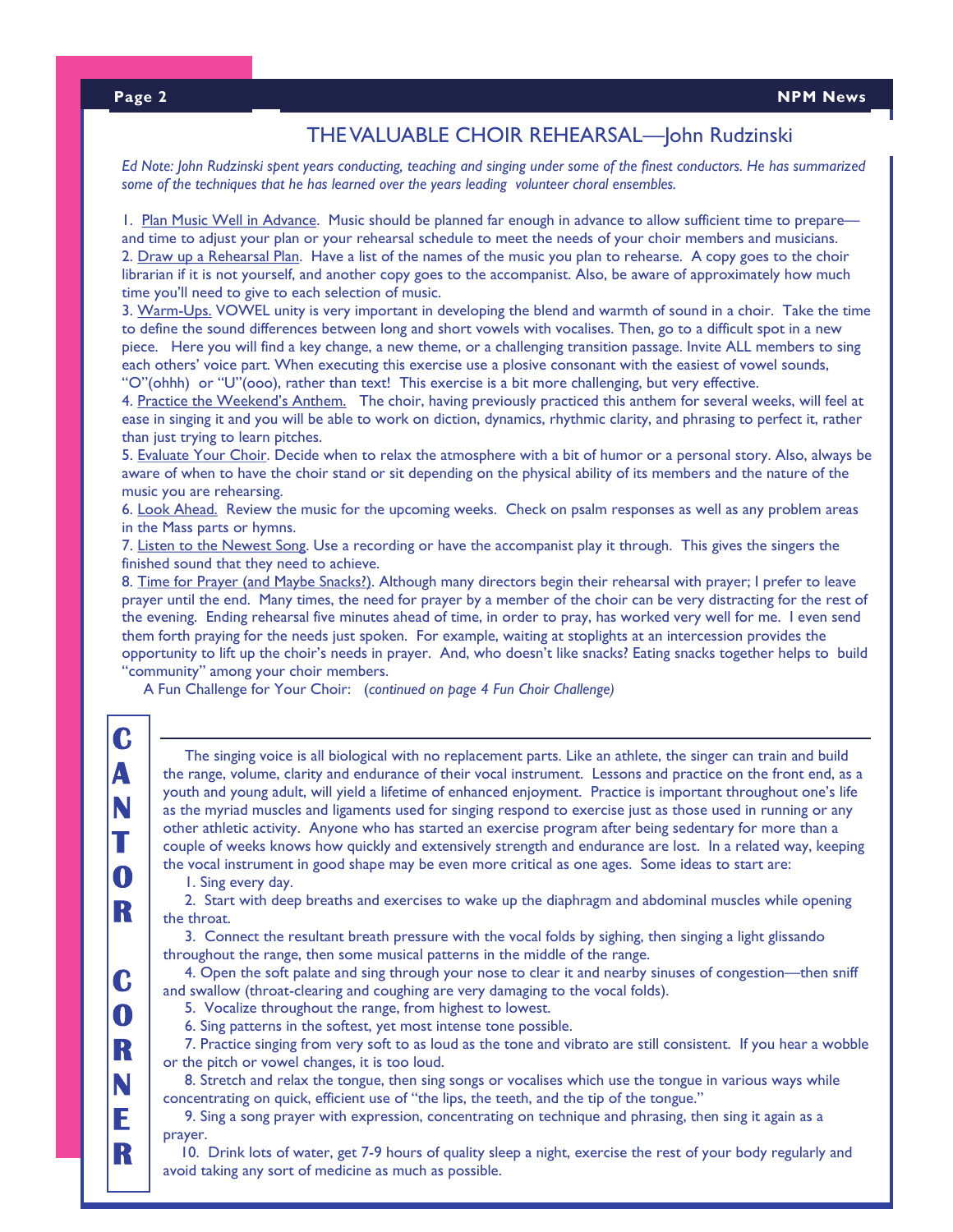# **Volume II, Issue II Page 3**

#### *Keyboard Practice Tips continued*

 Leisure is a heightened experience that is valuable for its own sake, not dependent on a secondary end. We can't escape deadlines and the tyranny of the next event, but I suggest giving them as little power as we can. I'm going to propose something radical, a two-part program for practice corresponding to the first two quadrants of Stephen Covey's Time Management Matrix:

**Quadrant One: Important, Urgent.** You know that next Mass you must play for? Practice as little as possible for it. Don't waste time practicing things you already know just so that you can feel better (or avoid tackling the problem piece that's looming). Just practice the piece that you don't know or that is most challenging—and then only the part that is giving you trouble.

**Quadrant Two: Important, Not Urgent.** Devote most of your time to a piece of music that is a longer-term project, something that presents a musical and technical challenge—not for the sake of that challenge, but to give you the chance to practice leisure. This is how you'll achieve mastery and find joy!

 Important, urgent practice is most efficiently tackled breaking a problem down into the small units. Define and isolate the passage you are going to practice. Make sure you have worked out the fingering (and pedaling)—on every note! That means write it in! No exceptions. Writing in all the fingerings will ensure that you use the same fingers with each repetition. Play one hand or one voice at a time slowly, at least as slowly as you must to play it perfectly the first time! If you learn it wrong, it will take several times longer to unlearn the wrong way than it takes to learn it the right way. If you encounter a problem spot, break it down to practicing two beats at a time, then expanding before and after the problem spot. If you don't have time to polish things off and gradually increase the tempo before Sunday, resist the temptation to waste time testing yourself. Diligent daily slow practice will do more for you than a month of plowing! (Next Issue: How to Achieve Mastery and Find Joy in Practicing)

#### **Rehearsal: A Practice of Stewardship by Bob Sandford**

 rehearse. You may think it's about "getting it right." It's Our music ministers meet one hour before Mass to something like that, but this expression can be misleading. Taken to an extreme, it could sour into the perfectionist's impossible goal—a form of self-inflicted torment.

 As a form of stewardship, rehearsal is a practice of love, not violence. As stewards, we strive to allow God's blessings to flow through us. The holy desire to serve–a music minister's calling–is born and reborn when the Spirit sing or plays in us and through us.

 We rehearse to prepare the way for the Lord. We work on notes, words, phrasing, dynamics and as many of the nuances we can manage so when the time comes we can pray without hindrance; so we can express what God awakens in our hearts. This is the spiritual value of our stewardship.

 To the Christian, this likely sounds familiar. It is a spiritual practice. It is guided by the desire to be true out of love. What is better than, when the right moment arises and the Spirit prompts, to allow what God awakens in our hearts to flow out into the world?

*"How shall I make a return to the Lord , for all the good He has done for me?" Ps 116:12*

# To Bow or To Genuflect? That Is the Question! By Fr Paul Turner

*ED NOTE: The question of proper reverence to the Blessed Sacrament in the tabernacle and to the sanctuary and altar during Mass often needs correction, clarification or simply instruction. Fr. Paul Turner from the KC/St Joseph Office of Worship and nationally-known expert on all liturgical matters provides the following instruction.*

 The rules for bows and genuflections are found in the *General Instruction of the Roman Missal* paragraphs 274-275. A genuflection is made to a tabernacle. A low bow is made to the altar.

If the tabernacle is not located in the sanctuary, then the ministers who process do not genuflect at the beginning and end of Mass. If the tabernacle is located in the sanctuary, then the ministers who process do genuflect toward it at the beginning and end of Mass.

 The deacon or reader holding the book of the Gospels for the entrance procession makes no reverence, but proceeds directly to the altar and places the book there. If that person leaves the sanctuary during the procession, it would be fitting to make the same reverence that the other ministers in procession make (a genuflection to a tabernacle located in the sanctuary, or a bow to the altar if the tabernacle is elsewhere—Mass has not yet begun at this point).

 No other genuflections are made to the tabernacle during the course of the Mass. For that one hour, all reverences go to the altar instead. This symbolism is important, because it emphasizes the significant role that the altar plays during the sacrifice of the Mass.

 The Ceremonial of Bishops says in paragraph 72 that a deep bow (a bow of the body, not just the head) is made by all who enter the sanctuary, leave it, or pass before the altar. Therefore, the following should make a deep bow to the altar during the Mass: readers and psalmists entering or leaving the sanctuary, ushers before taking up the collection, and communion ministers entering and leaving the sanctuary.

 A sacristan making multiple passes before the altar and tabernacle before or after Mass may reasonably be excused from making multiple reverences. Outside the liturgy, a reverence at the beginning and end of one's work would be praiseworthy.